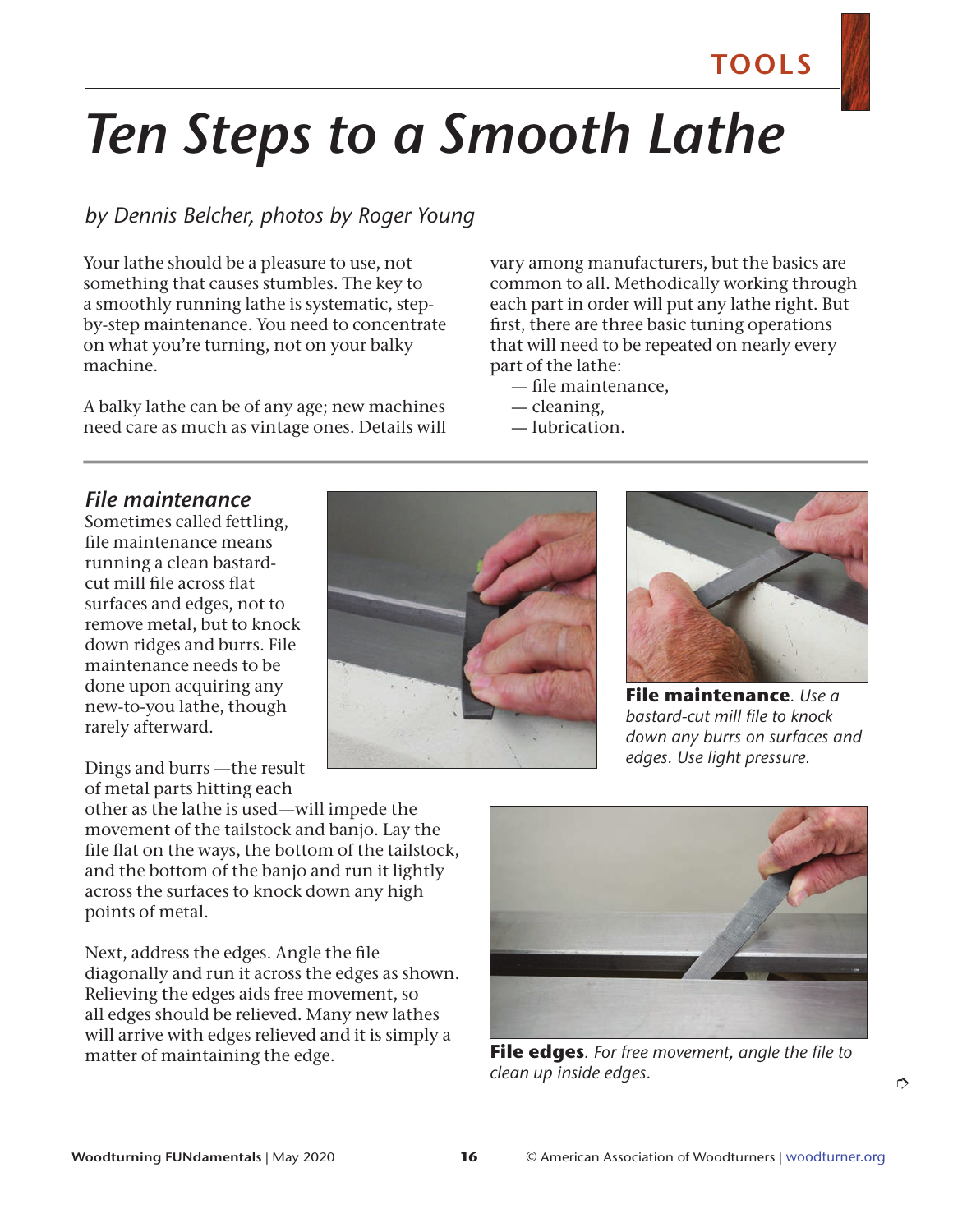### *Cleaning*

Wrapping a block of wood with 180- or 220-grit emery cloth and running it across a metal surface removes rust and machining marks, and improves the sliding surfaces. Wetting the emery cloth with mineral spirits helps loosen stubborn debris. Use clean paper towels to remove grit and residue.

Mineral spirits, or naphtha, will dissolve built-up grime. Use mineral spirits with either a green (400-grit) or maroon (600-grit) non-woven abrasive pad. Wipe clean with fresh paper towels, and be sure to remove all the grit from the metal surfaces.



**Cleaning.** *Wrap emery cloth around a flat surface and run it over the ways to remove spilled finishes, rust, and high spots. Use mineral spirits as a lubricant to soften grime.* 

### *Lubrication*

For the ways and the undersides of the tailstock and banjo that slide on them, either paraffin wax or car wax makes an excellent lubricant. Find bars of paraffin wax in the canning section of a hardware store; any can of paste wax for cars will work. Load a fine, non-woven abrasive pad with the wax and apply evenly. The non-woven abrasive will help remove sap, spilled finishes, and excess wax from the ways. Finish by polishing with a fresh paper towel.

Moving parts inside the banjo and tailstock also need lubrication but with something that discourages



**Lubrication***. Load a non-woven abrasive with wax and apply to sliding surfaces, then polish off the excess with a clean paper towel.*

dust. Oil-based lubricants attract and hold dust, but dry lubricants are formulated to resist dust. Search for "dry lube" and closely inspect the

label for language indicating it won't attract dust. Avoid getting any lube—oil or dry on a workpiece because it will interfere with most finishes.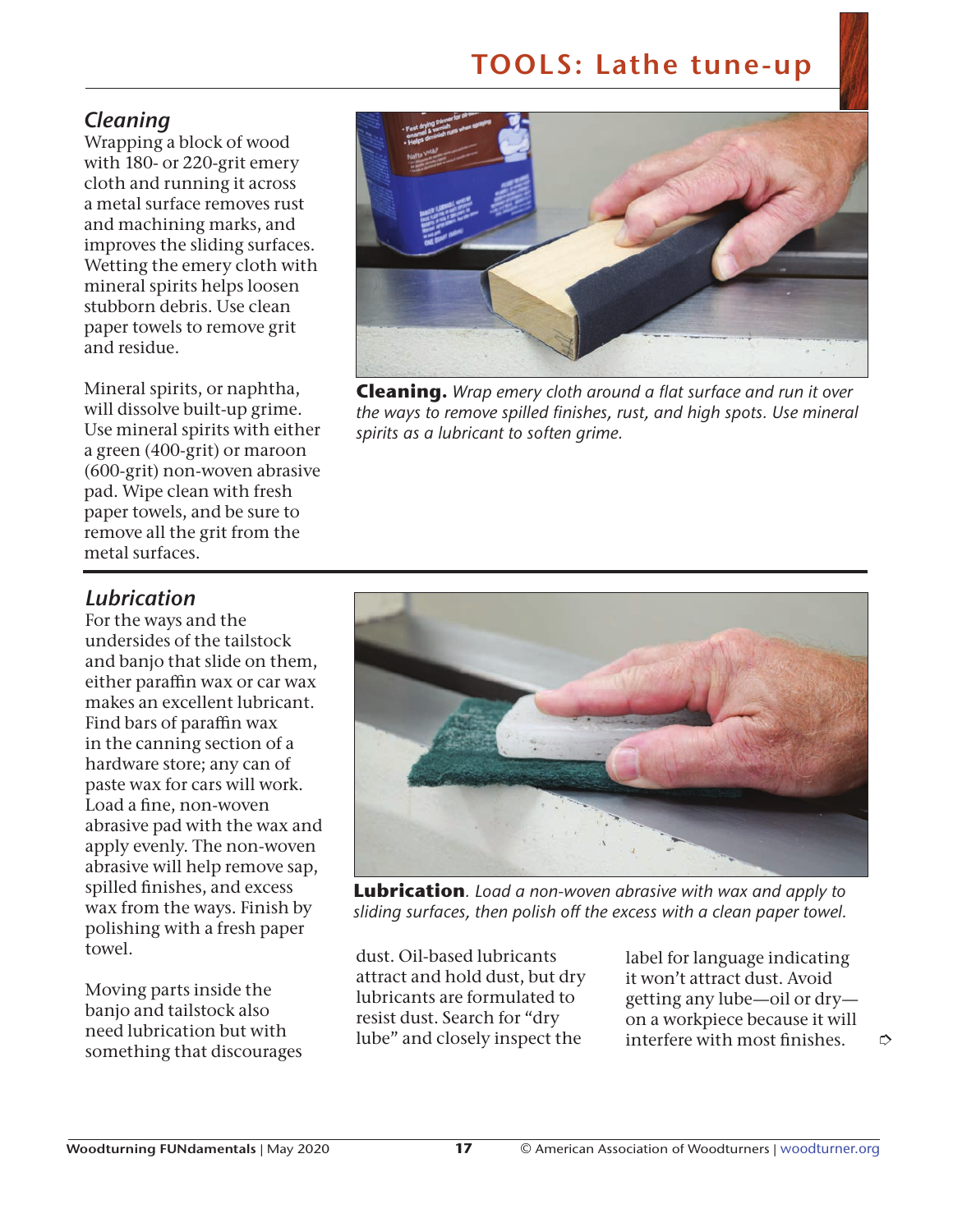

### *1. Lathe ways*

Remove the tailstock and banjo and set them aside. Go through the file maintenance process on the ways and be sure to address the top, inside edge, and bottom surfaces. If any surface needs further refurbishment, work through the emery cleaning process. Your fingertips should feel smooth metal everywhere on the ways and their edges. If your lathe has a removable bed section, clean it up the same way.

Clean all the faces of the ways, and do not neglect the inside edges of the ways that guide the tailstock.

Not all way faces should be lubricated. The underside of the ways need to provide a solid grip for the locking plates of the banjo and tailstock. Clean, bare metal is the goal here, without any lube or wax.

If your lathe has a removable bed or a swing-away tailstock, treat it the same as the ways. Also, be sure to clean, wax, and polish the mating surfaces that guide and hold the removable bed.

**Removable bed***. Lathes with removable beds should have all edges chamfered with a file and all surface cleaned.*



**Inside edges***. Clean the inside and underneath sides of the ways. Finish with a clean paper towel.*



**Sliding bed***. Thick build-up of grime impedes the movement of this sliding bed.* 

When the surfaces are thoroughly smooth and clean, move on to lubrication. Load a non-woven abrasive pad with paraffin wax or car polish and rub it on the ways. The abrasive helps spread the wax across the entire surface of the ways and the inside edges, but not the undersides. Polish with a clean paper towel.

*For related content, see Mike Ilkiw's Lathe Maintenance video. tiny. cc/MaintainLathe*

> Lathe Maintenance Mike Ilkiw mercafswm

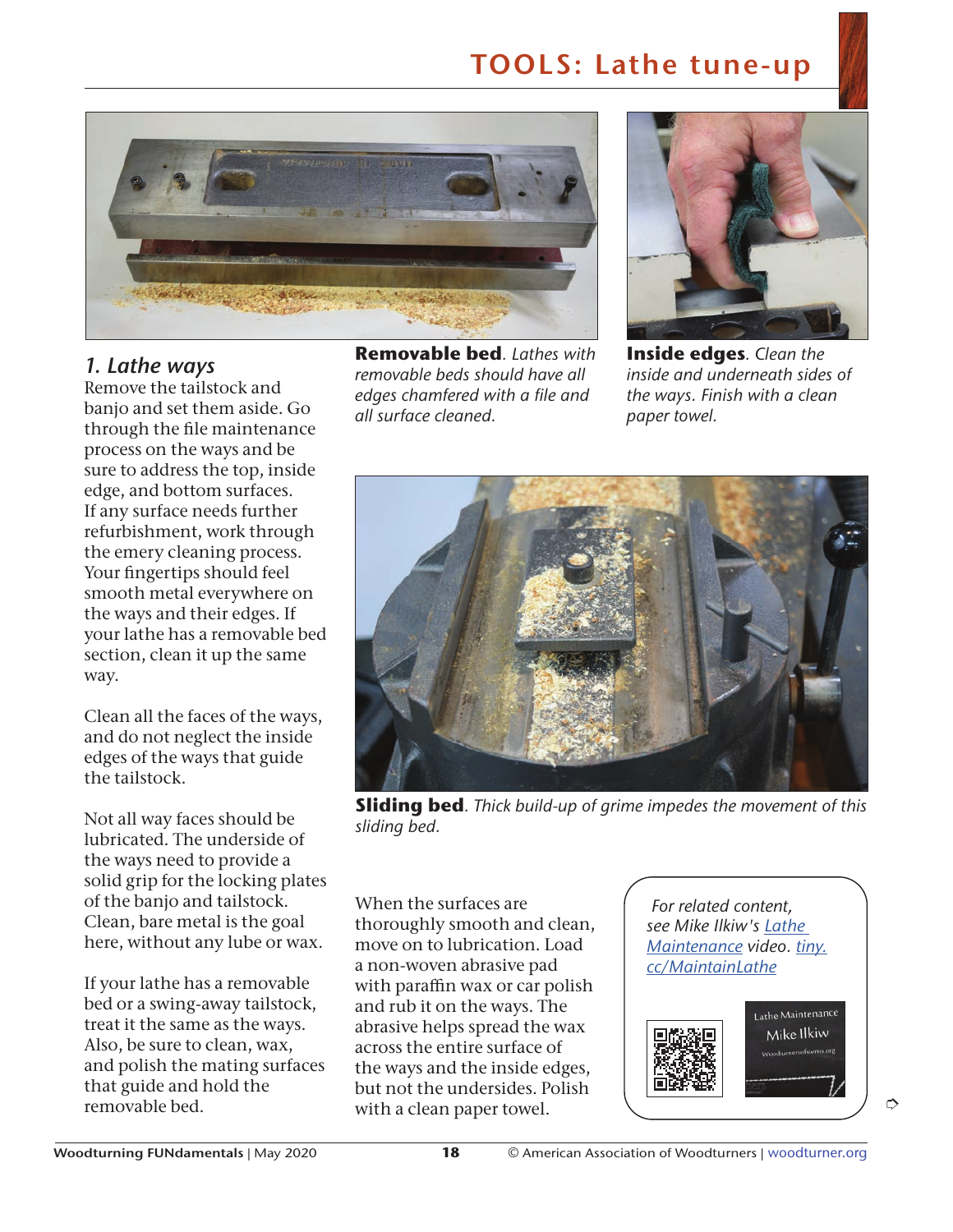

**Locking nut***. You'll need a wrench to remove the banjo locking nut and pressure plate.*

#### *2. Banjo*

Remove the banjo and place it downside-up to remove the locking nut and locking plate. Work through file maintenance, cleaning, and lubrication.

Clean the eccentric locking rod underneath the banjo so that it rotates freely. Remove any rust with emery cloth and wipe away any residue. Dry-lube the rod to avoid dust buildup. Also clean and lube the ends of the locking rod.



**File the banjo***. Place a file flat across the bottom of the banjo and run it over the full length. Use a light touch. Do the edges too, inside and outside.*

Clean the locking plate but do not lubricate it, because contact under the ways is what holds the banjo in place. It needs a firm grip to resist the forces of turning.

Typically, the banjo lever turns the eccentric rod, drawing the locking plate up against the ways. The position of the locking nut increases or

decreases the pressure between the banjo and the ways. If the nut is too loose, the banjo will not hold its position. If the nut is too tight, the banjo is difficult to move. There is a sweet spot where you can apply maximum locking force and yet freely move the unlocked banjo. You may need to adjust the nut to find that sweet spot.



**Eccentric rod***. Remove rust and grime from the locking rod with mineral spirits and nonwoven abrasive. Do not wax.*



**Dry lube***. Apply a dry lubricant that does not attract and hold dust to the locking rod.* 



**Rod ends***. Clean both ends of the banjo locking rod. Lubricate with a dry lubricant.*

➮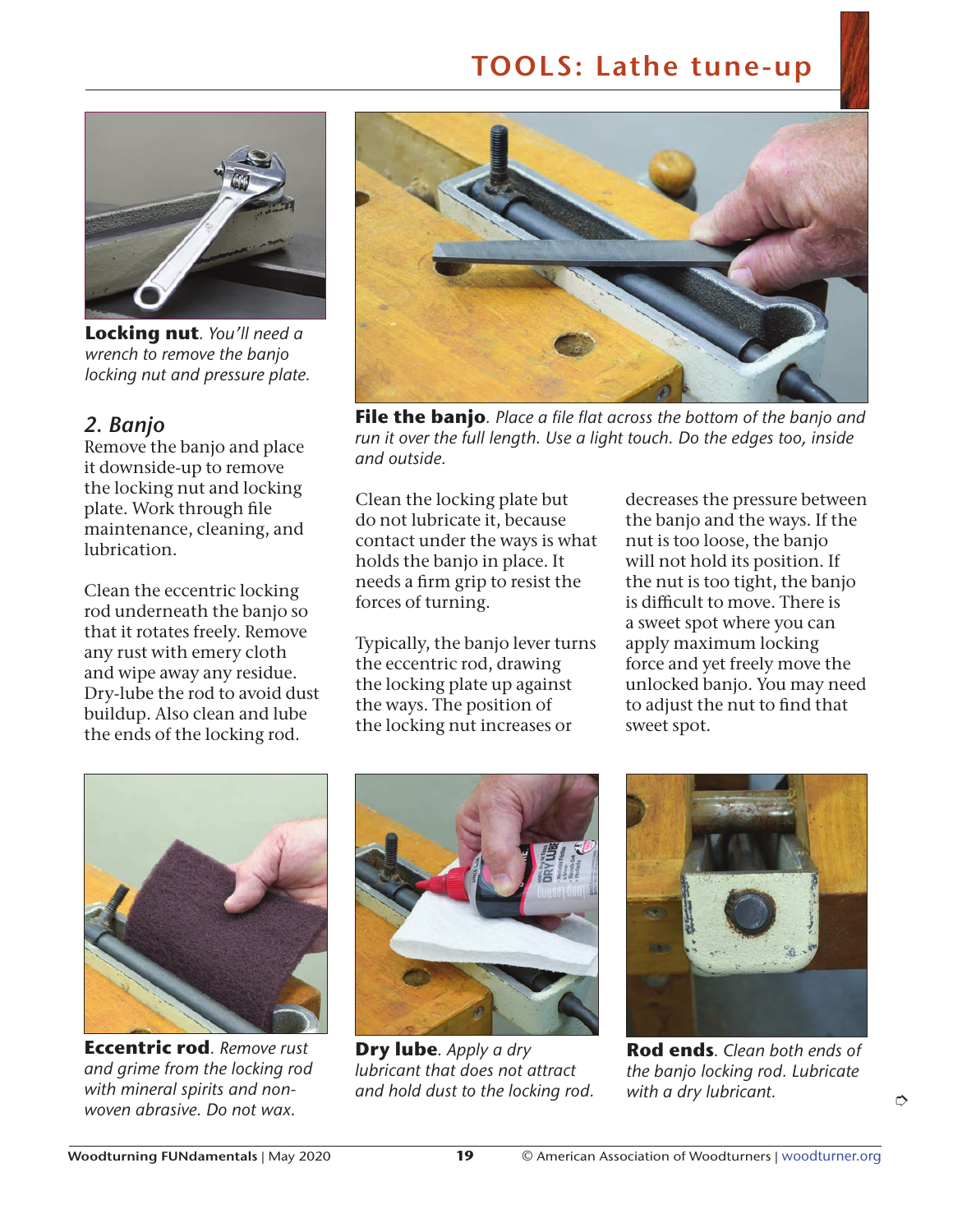Return the banjo to the ways to inspect and clean the toolrest post hole. Insert a finger to identify ridges. Low spots will not interfere with smooth movement, but high spots will. Wrap emery cloth around a dowel and abrade them away.

Clean any grime inside the post hole with rolled up nonwoven abrasive or emery cloth and mineral spirits, and wipe clean. Finally, remove the toolrest clamp handle. Clean the threads and inside and out, and dry-lube.



**Locking plate***. Locking plates can be circular or rectangular. They should be cleaned, but not waxed or lubricated.*



**Post hole***. Clean inside the post hole with rolled up nonwoven abrasive.*

### *3. Toolrest*

Clean the toolrest post and examine it for marks or scoring. Remove any ridges with emery cloth or a file; low spots are no problem. Remove grime with a clean paper towel and mineral spirits.

The toolrest should not encounter resistance as it enters the banjo. Inspect the end of the toolrest post, its edge should be chamfered. Dry lube aids smooth movement.



**Toolrest post***. Remove dings on the toolrest post with emery cloth, or a file.*



**Chamfer***. Relieve the end of the toolrest post so it easily enters the post hole.*

If the toolrest itself is soft steel, remove any dings with a bastard-cut mill file. Here, low spots are as much a concern as high spots -- any variations will be transferred to your turnings.

If the toolrest is hardened steel, remove dings by filing with a diamond honing card or diamond sharpening stone.

It is important that the toolrest is true across its entire length, so draw-file it end to end.



**Toolrest***. Draw a file with both hands over the full length of the toolrest to remove any dings.*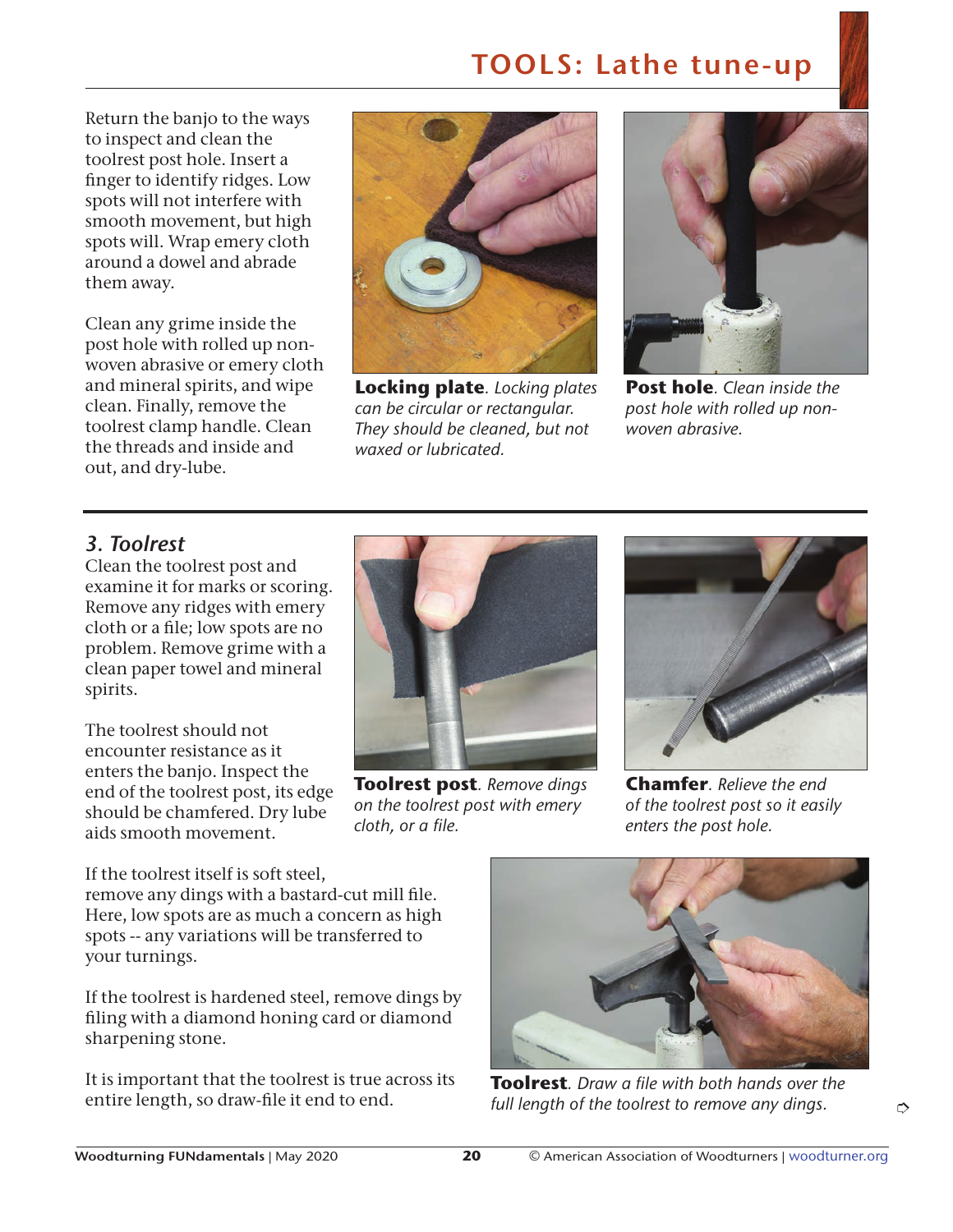

**Tailstock***. Run a mill file over the flat bearing surfaces and each edge.*

### *4. Tailstock*

File, clean, and wax the working surfaces of the tailstock. Remove the locking plate, which might be round or rectangular. Both types apply force against the underside of the ways to lock the tailstock in place. For a good grip, clean the plate with mineral spirits and non-woven abrasive but don't lube it. This makes a tremendous difference in how easily your tailstock moves.

Remove grime, rust and residue from the ends of the locking lever in the tailstock with a toothbrush and mineral spirits, then dry-lube. Clean and lube the spring and posts, if the locking plate has them.

Like the banjo, the tailstock mechanism has a sweet spot. If the tailstock slips, or is difficult to move, you'll need to adjust the locking nut to find it.



**Quill***. A dirty or damaged quill compromises the tailstock. Clean it with a quill cleaner (green), mineral spirits and a twisted paper towel.*



### *5. Quill*

Return the tailstock to the ways for easy access to the quill and hand wheel. Use a stiff brush to remove accumulated dust where the hand wheel shaft enters the tailstock and apply a dry lubricant.

Clean the inside of the quill with mineral spirits and a twisted paper towel, a brush, or a Morse taper cleaner. Its condition is crucial to all tailstock operations.

Insert a finger to feel for any ridges. If ridges are present, you'll need to ream the quill, as discussed in the August 2014 issue of *American Woodturner*. Don't, however, use emery cloth inside any quill. You don't want to damage its taper as that's where the holding

**Quill channel***. Remove dings from the quill channel with a file on edge, clean the outside of the quill, and dry-lube.*

**Locking lever***. Use a small stiff brush to clean and lubricate the locking lever on the tailstock.*



power comes from, and you must not leave any grit inside.

Use the hand wheel to advance the quill. If it can be removed, do so. Remove any dings in the walls of the channel that runs the length of the quill with a mill file on edge and wipe away any metal filings. Some tailstocks have a screw that rides in this channel. A burr can develop and interfere with smooth movement. Clean the outside of the quill with mineral spirits, dry-lube, and polish.

Finally, unscrew the tailstock spindle lock to inspect and clean the threads.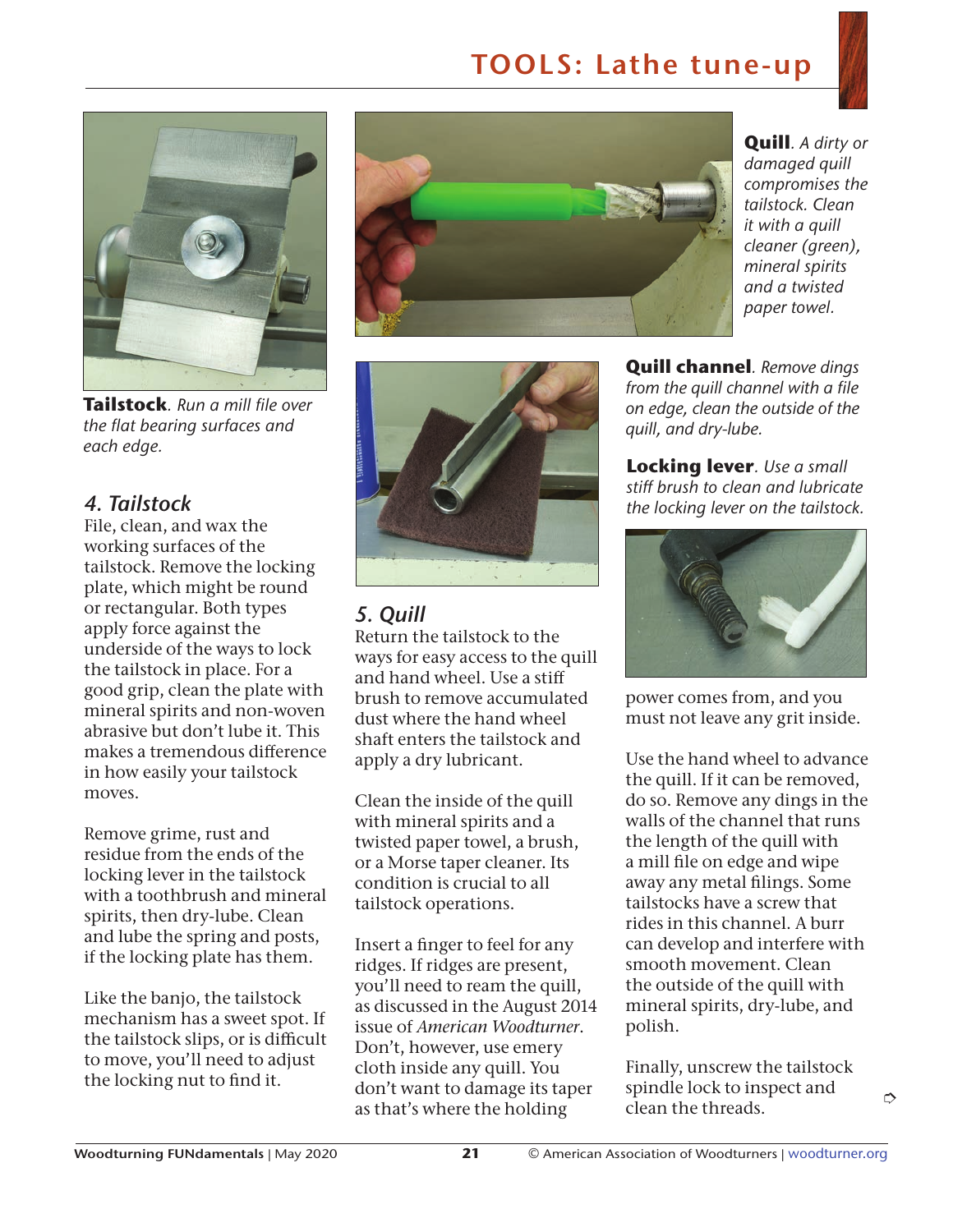

**Locking pin***. Clean and drylube the locking pin and spring.*

#### *6. Headstock*

The headstock spindle should be addressed in the same manner as the tailstock quill. Clean the Morse taper, but do not lubricate it. Grime on the spindle shoulder will make chucks difficult to seat and unscrew. Thoroughly clean the flat.

Inspect and clean the spindle lock pin and spring (if there is one) and dry-lube to improve movement. If the spindle lock spring has weakened over time, replace it.

If the headstock is movable, slide it to the far end of the lathe, clean the ways, wax and polish where it normally sits. Again, do not wax the underside of the ways. Use a wrench to remove the locking plate and clean it in the same way you cleaned the tailstock locking plate. If there are slippage issues with the headstock, address the slippage in the same manner as the tailstock.



**Belt and pulleys***. Check the condition of the belt and pulleys, clean everything, and replace any frayed or cracked belts.*

### *7. Bolts*

Bolts and nuts on a lathe will loosen and each fastener should be checked periodically. Bolts may be used to fasten the lathe bed to its stand, to lock down the headstock, as a part of the motor mounting, and in a multitude of other functions. Take your time and check each bolt and nut. They should be tight, but not over-tight. Fasteners that have a pattern of loosening can be locked down with a thread-locking compound.

### *8. Belt and pulleys*

On most lathes, a belt transfers power from the motor to the spindle. The belt and pulleys need to be in good condition

for efficient and consistent transfer of power. There is a simple test of belt condition. First unplug the lathe and loosen the belts. Use your finger to check the under side of the belt. It should have no fraying, cuts, or cracks. It is best to replace a belt before it breaks when the lathe is running.

If there is any grime on the underside of the belt, or dirt buildup in the pulleys, remove it. Loosen the belt and turn it inside-out to clean the underside with a toothbrush. Thoroughly brush away any buildup. Use a toothbrush, or a brass bristle brush, to clear any debris from the pulleys.